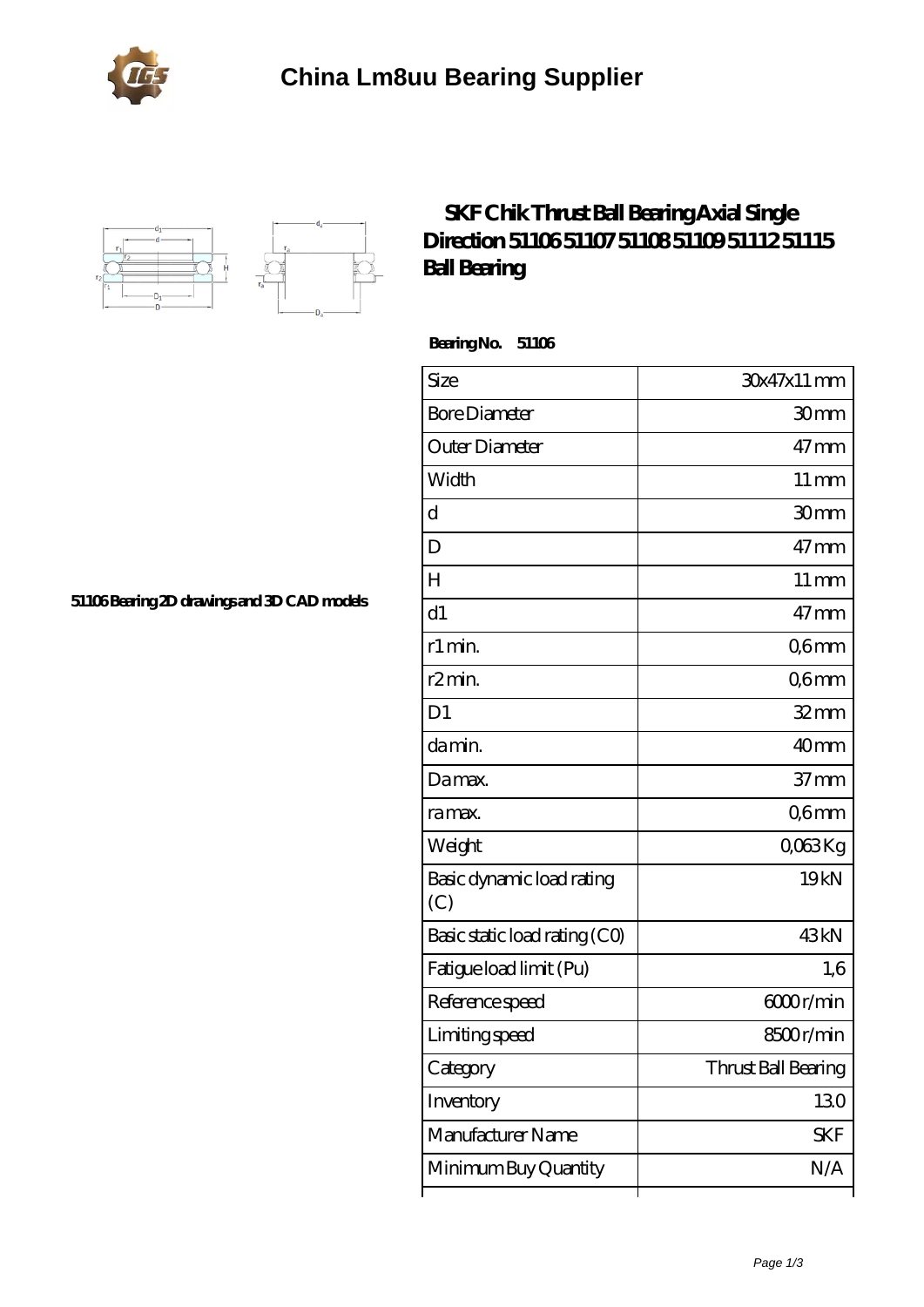

## **[China Lm8uu Bearing Supplier](https://portalesinmobiliariosinternacionales.com)**

| Weight /Kilogram                       | 0071                                                                                                                                                                      |
|----------------------------------------|---------------------------------------------------------------------------------------------------------------------------------------------------------------------------|
| Product Group                          | <b>BOO308</b>                                                                                                                                                             |
| Rolling Element                        | <b>Ball Bearing</b>                                                                                                                                                       |
| Thrust Bearing                         | Yes                                                                                                                                                                       |
| Single or Double Direction             | Single Direction                                                                                                                                                          |
| <b>Banded</b>                          | No                                                                                                                                                                        |
| Cage Material                          | Steel                                                                                                                                                                     |
| Precision Class                        | ABEC 1   ISO PO                                                                                                                                                           |
| Component Description                  | Roller Assembly Plus<br>Raceways                                                                                                                                          |
| Other Features                         | Single Row                                                                                                                                                                |
| Long Description                       | <b>30MM Bore 1; 32MM Bore</b><br>2, 47MM Outside Diameter;<br>11MM Height; Ball Bearing;<br>Single Direction; Not<br>Banded; Steel Cage; ABEC 1<br><b>ISO POPrecision</b> |
| Inch - Metric                          | Metric                                                                                                                                                                    |
| Category                               | Thrust Ball Bearings                                                                                                                                                      |
| <b>UNSPSC</b>                          | 31171507                                                                                                                                                                  |
| Harmonized Tariff Code                 | 8482.105008                                                                                                                                                               |
| Noun                                   | Bearing                                                                                                                                                                   |
| <b>Keyword String</b>                  | <b>Ball Thrust</b>                                                                                                                                                        |
| Manufacturer URL                       | http://www.skf.com                                                                                                                                                        |
| Manufacturer Item Number               | 51106                                                                                                                                                                     |
| Weight/LBS                             | 0.156                                                                                                                                                                     |
| Bore 2                                 | 1.26Inch   32 Millimeter                                                                                                                                                  |
| Height                                 | Q433Inch   11 Millimeter                                                                                                                                                  |
| Bore 1                                 | 1.181 Inch   30 Millimeter                                                                                                                                                |
| Overall Height with<br>Aligning Washer | OInch   OMillimeter                                                                                                                                                       |
| Outside Diameter                       | 1.85 Inch   47 Millimeter                                                                                                                                                 |
| bore diameter:                         | 30mm                                                                                                                                                                      |
| static load capacity:                  | 43kN                                                                                                                                                                      |
|                                        |                                                                                                                                                                           |